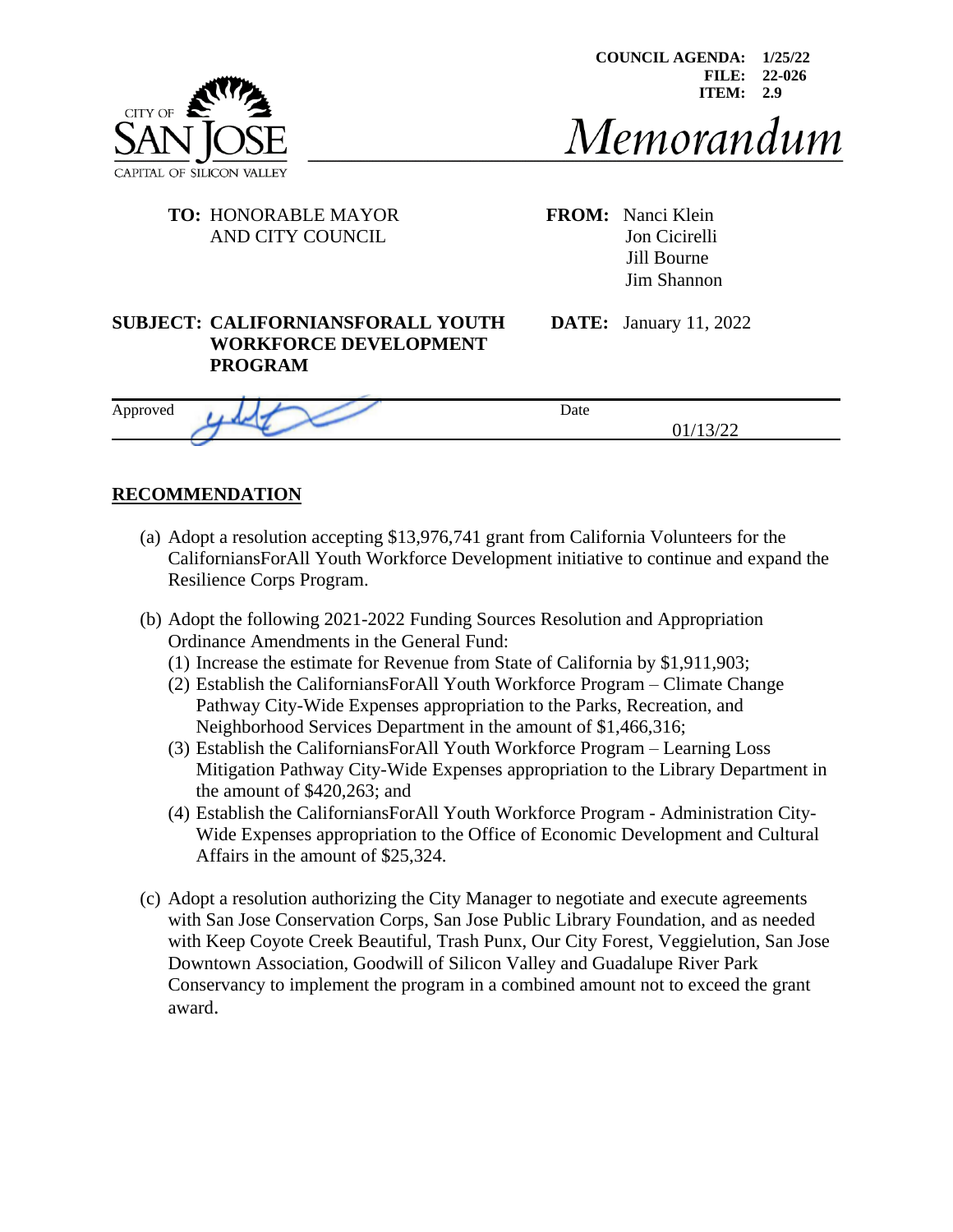## **OUTCOME**

The recommended action accepts grant funding in the amount of \$13,976,741 that the City of San Jose ("City") will receive from California Volunteers State Office to continue the Resilience Corps Program over multiple fiscal years.

# **BACKGROUND**

A key component of the Mayor's March Budget Message for Fiscal Year 2021-2022, as approved by the City Council, centered upon the creation of the Resilience Corps Program. This inter-departmental program, funded primarily with American Rescue Plan (ARP) resources, provides a variety of paid work experience opportunities, featuring a living wage and ranging in term from 25 to 30 weeks. These different employment pathways and opportunities focus on environmental stewardship, learning education recovery, and small business marketing support.

San Jose residents living in low-resource census tracts or those that were very low-income were prioritized for these paid work experience opportunities.

Following the City Council's June 23, 2021, approval of the Resilience Corps employment pathways—environmental, learning loss mitigation, and small business—a comprehensive outreach effort was conducted to identify program participants that reside in San Jose lowresource census tracts. These outreach components featured a multi-lingual approach that included social media, outreach through City Council offices, nonprofits, universities and community colleges, and community-based partners, as well as extensive in-person outreach at various neighborhoods, community centers, libraries and parks located in low-resource census tracts ("LRCTs").

The table below provides a summary of enrollments to-date and aggregated client participant data as delineated by the recently launched employment pathways.

| <b>Pathways</b>                 | <b>Enrollments</b> | <b>BIPOC*</b> | LRCT** |
|---------------------------------|--------------------|---------------|--------|
| <b>Environment and</b>          | 106                | 97%           | 93%    |
| <b>Guadalupe River</b>          |                    |               |        |
| <b>&amp;Coyote Creek</b>        |                    |               |        |
| <b>Learning Loss Mitigation</b> | 53                 | 86%           | 72%    |
| <b>Small Business</b>           | 40                 | 92%           | 93%    |
| <b>Marketing Support</b>        |                    |               |        |
| <b>Total</b>                    | 199                | 93%           | 85%    |

\* Black, Indigenous and People of Color. Note the breakdown for respondents identified as Black, Indigenous and People of Color (BIPOC) were 66% Hispanic, 15% Asian, 5% Native American, 4% Black/African American, and 3% multi-racial.

\*\* Low-Resource Census Tract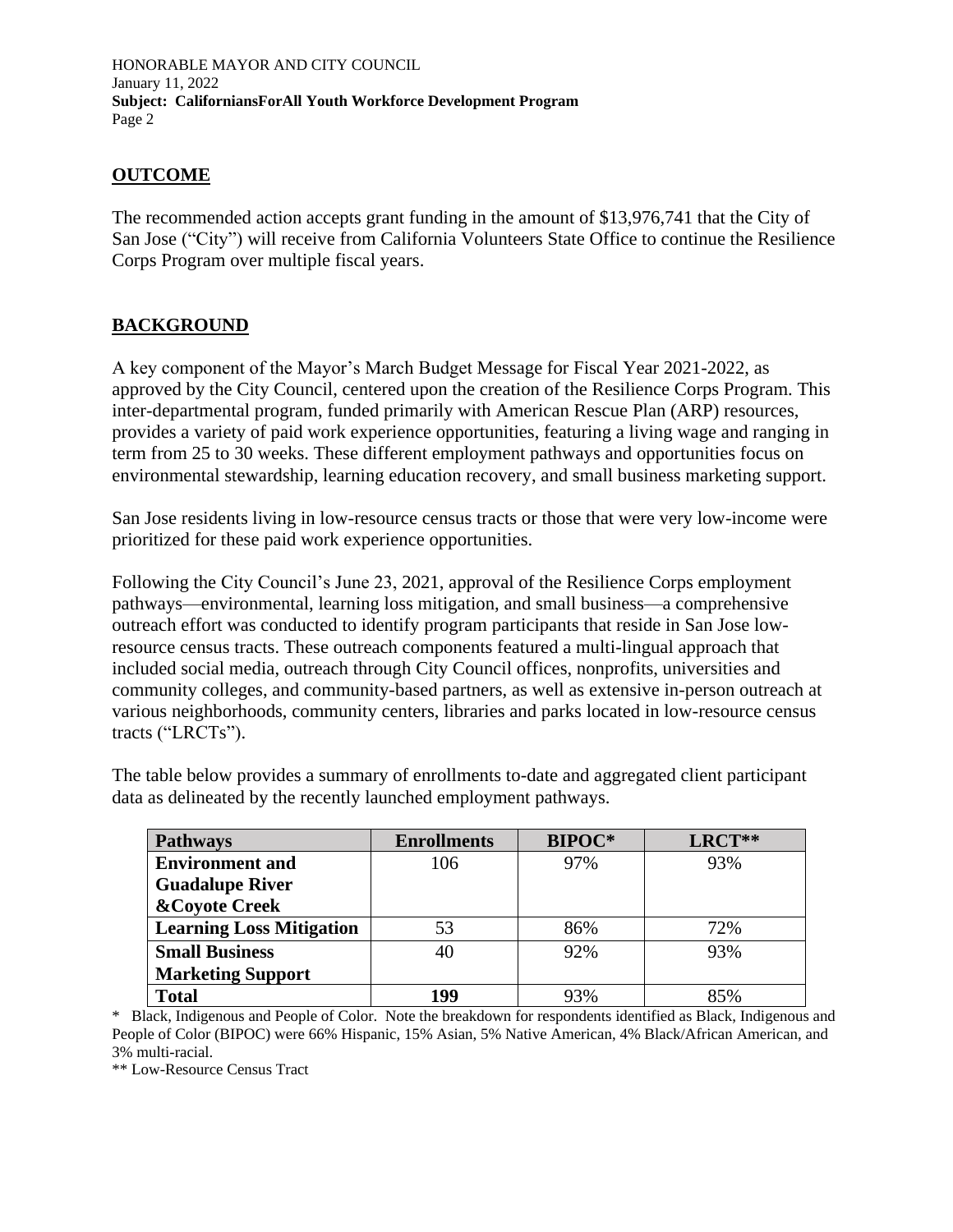These 199 Resilience Corps participants have initiated their internships on different start dates, with most having started 18 to 24 weeks ago. To date, the Resilience Corps Program features an 89% participant retention rate for those that initiated and still are continuing their work experience.

It is important to note, that in addition to the recently launched Resilience Corps initiatives presented above, the City's on-going Food Boxing and Vaccine (Champion) outreach efforts were also included within the Resilience Corps budget and brand.

- Food Boxing efforts began shortly after the onset of the COVID pandemic and was initially managed by the Emergency Operation Center, with San Jose Conservation Corps (SJCC) as the lead agency for the program. In July 2021, the City's Parks, Recreation and Neighborhood Services Department (PRNS) assumed the lead for the food boxing effort, with SJCC still serving as the contractor. Currently, there are 110 individuals hired for food boxing work.
- For the Vaccine effort, the City's Human Resource Department led the effort to hire Non-Clinical Resilience Corps Vaccine Champions. In August 2021 this employment pathway reached a peak of 157 individuals who were hired directly by the City as Temporary and Unclassified workers, and then deployed for logistical support at various vaccination sites. The City currently supports 47 Vaccine Champions as they continue to be deployed to vaccine sites for children ages 5-11 and booster shots for adults. Vaccine support efforts commenced in March 2021 and are envisioned to continue at some scale until March 2022.

The three new Resilience Corps initiatives–Environment and Guadalupe River & Coyote Creek, Learning Loss Mitigation, and Small Business Marketing Support–launched over the July-August 2021 timeframe. An overview of the objectives, operating framework, and key partnerships of these three recently launched employment pathways are described below.

## **Environment and Guadalupe River & Coyote Creek Pathway**

PRNS is the lead for this employment pathway and has contracted/leveraged its long-standing relationship with SJCC to provide program management, case management, supportive services, job readiness training, and on-the-job training for participants. To date, 106 program participants have been enrolled, with 97% BIPOC and 93% living in low-resource census tracts.

Trainings provided by SJCC and its partners include Community Emergency Response Team training, hazardous materials waste handling certification, basic tool safety, Occupational Safety and Health Administration management elements, CPR/first aid, environmental education (wildfires, water conservation, and climate change), bioretention area rehabilitation and maintenance, financial literacy, entrepreneurship, leadership, and college career navigation support. Additional trainings pending include California Naturalist Certification, and additional entrepreneurship and leadership training.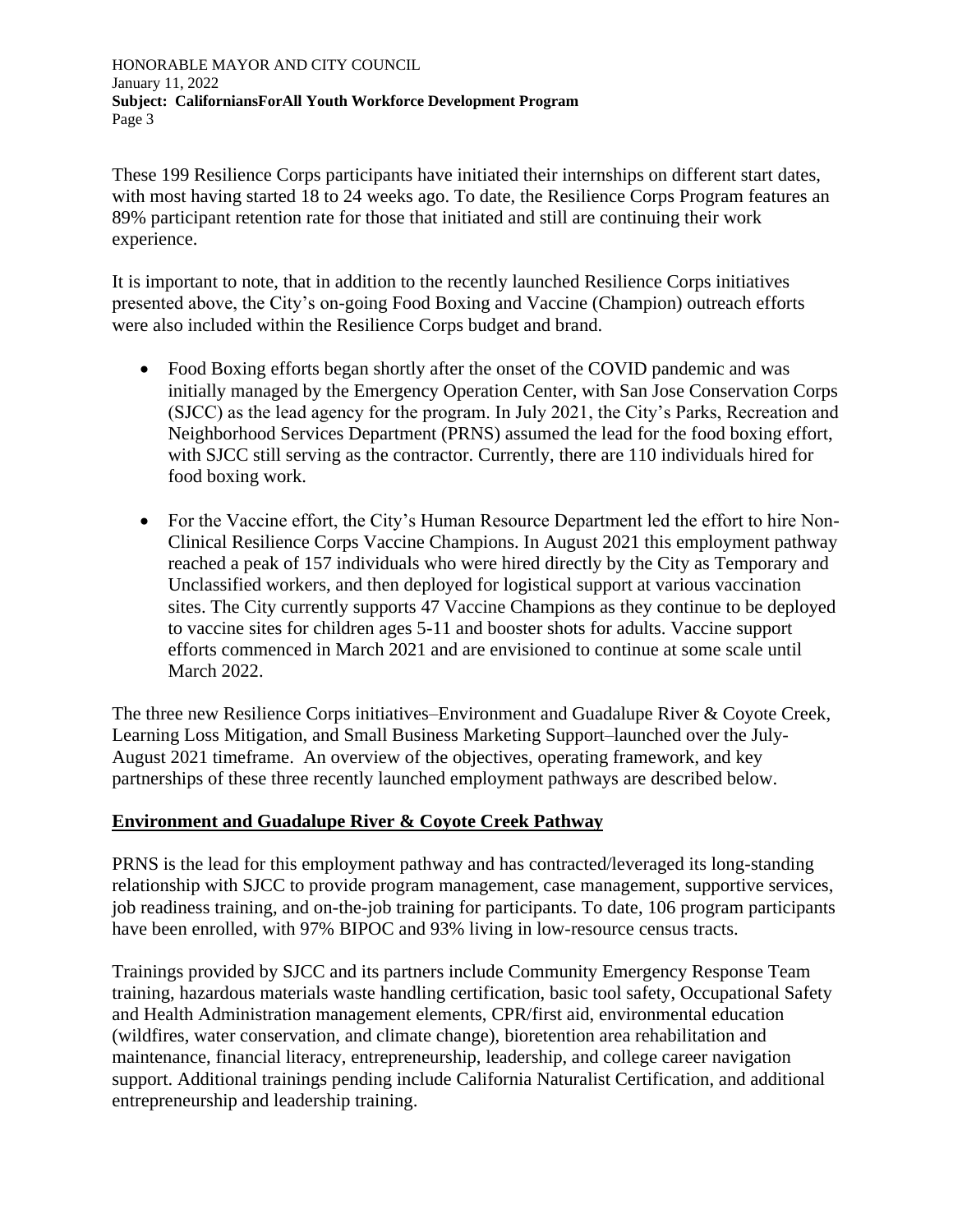Employment activities focus on preparing program participants for a career in environmental and park stewardship and include up to 900 hours of comprehensive job training that seek to build the skill sets needed to secure employment with the City of San Jose and maybe other City partners such as CalFire and CalTrans.

Projects completed to date include fire breaks and reducing fire fuels for defensible space in and around Alum Rock Park, managing vegetation along the Guadalupe River trail, rehabilitating bioretention swales in parks, removing invasive species and planting native gardens that are drought tolerant. Additional work is planned to plant trees in parks in neighborhoods with high heat island index and have crews work at the City's Family Camp at Yosemite to reduce fire fuels and plant trees for a healthier forest. SJCC also has partnered with various community organizations to host program participants and support the cleanup of watersheds and surrounding areas, trails, and parks. Partner agencies include Keep Coyote Creek Beautiful, Trash Punx, Our City Forest, Veggielution, San Jose Downtown Association, and Guadalupe River Park Conservancy.

## **Learning Loss Mitigation Pathway**

The Learning Loss Mitigation Pathway or Learning Pathway (Pathway) program is led by the San José Public Library ("SJPL", "Library") with the San José Public Library Foundation (SJPLF) as the employer of record. The SJPL oversees all reporting, program planning and development, and partnership management, whereas SJPLF provides program management, case management, and a series of training and workshops for Resilience Corps participants. This employment pathway has leveraged partnerships with the San José Learns Grant Program for implementation. Participants have been recruited through local colleges and universities, as well as the following community partners:

- Evergreen Community College
- Foothill de Anza Community College, Multicultural Center
- Norcal College Promise Coalition
- San José City College
- San José State University: McNair Scholars, Chicanx Studies Department, Chicanx/ Latinx Center, College of Education, Educational Opportunity Program, Gender Equity Center, Guardian Scholars, the BLOC, Guardian Scholars and MOSAIC Cross Cultural **Center**
- Silicon Valley Debug
- Somos Mayfair
- Young Women's Freedom Center

In 2021, the Pathway program enrolled 53 participants, youth ages 18-27, with 86% being BIPOC and 72% from low-resource census tracts and the rest of 28% are very low income.

This Pathway focuses on accelerating K-12 learning recovery from the COVID-19 pandemic. Program participants (as has been the case with those in Resilience Corps) have been placed with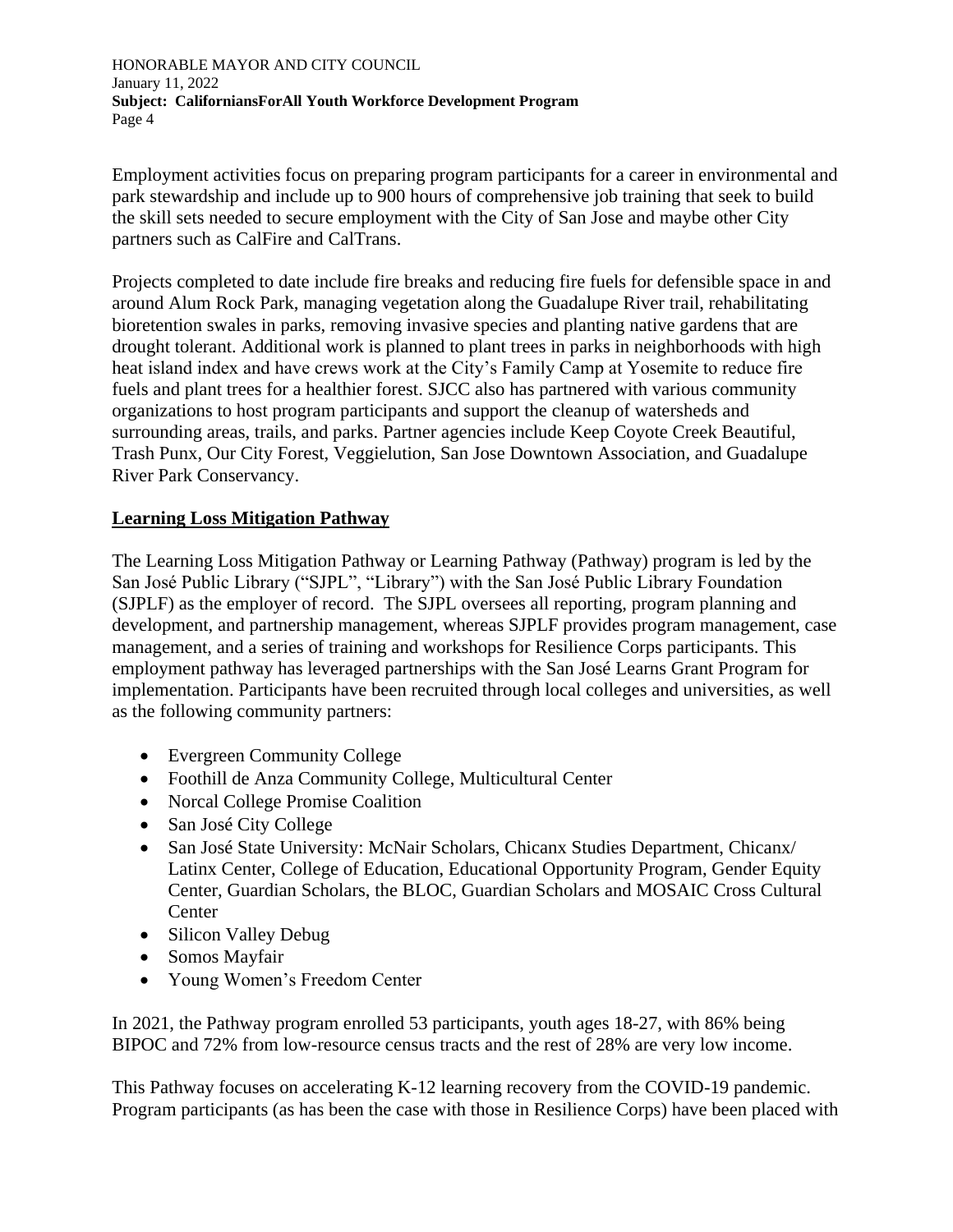well-established expanded learning program providers. Host agencies include Catholic Charities of Santa Clara County, Boys & Girls Club of Silicon Valley, Bay Area Tutoring Association, PRNS's City Kids (R.O.C.K.) program, and SJPL's Homework Club and after school programs. Most of these locations are in low-resource census tracts supporting schools in six Local Education Agencies (Franklin McKinley School District, Alum Rock Union School District, Mt. Pleasant Elementary School District, Berryessa School District, Alpha Public Schools, and Downtown College Prep). Host agencies are aligned to common core anchor standards, prioritizing whole child learning opportunities, including emotional learning, academics, physical activity, and follow Centers for Disease Control and Prevention (CDC) public health and safety guidelines and best practices.

Employment activities focus on a range of expanded learning program activities that include the implementation and supervision of 21st-century skills that students need to be successful in school, career, and life—critical thinking, creativity, collaboration, communication, and citizenship. Participants also provide recreational care and support quality learning experiences for school-age children from TK – 8th grade. Participant placement support capacity building as well as lower student ratios.

Learning Loss Mitigation Pathway participants receive professional development and training opportunities that expose them to expanded learning pedagogy, career pathway support, and professional skills. Participants attend workshops that provide information related to careers in education and expanded learning, like postgraduate programs, becoming a credentialed teacher, or substitute teaching options. They receive training related to trauma-informed care, protective factors, and CDC guidelines as well as trainings to better support students' academic success. Participants also receive training related to work readiness services including resumé development, interviewing skills, and skills for working remotely.

#### **Small Business Marketing Support Pathway**

Led by the Office of Economic Development and Cultural Affair's (OEDCA) work2future program, this pathway seeks to assist small businesses to develop a digital marketing and on-line presence. work2future has contracted with Goodwill of Silicon Valley to provide digital marketing training and case management services.

To date, the program has enrolled and trained 40 participants, with 93% residing in the City's low-resource census tracts and 92% being BIPOC. This pathway has exceeded its original enrollment goal of 20 participants, with 31 of the 40 participants funded with ARP resources and nine with work2future's formula federal funding.

Program participants have been placed with San Jose small businesses or revenue producing arts and cultural organizations. These placements were made based on the employer's marketing and language needs. Program participants work up to 25 hours per week, for 25 weeks. To prepare the interns for post-program employment, work2future staff and contractors are working to schedule a resume and mock-interview workshop.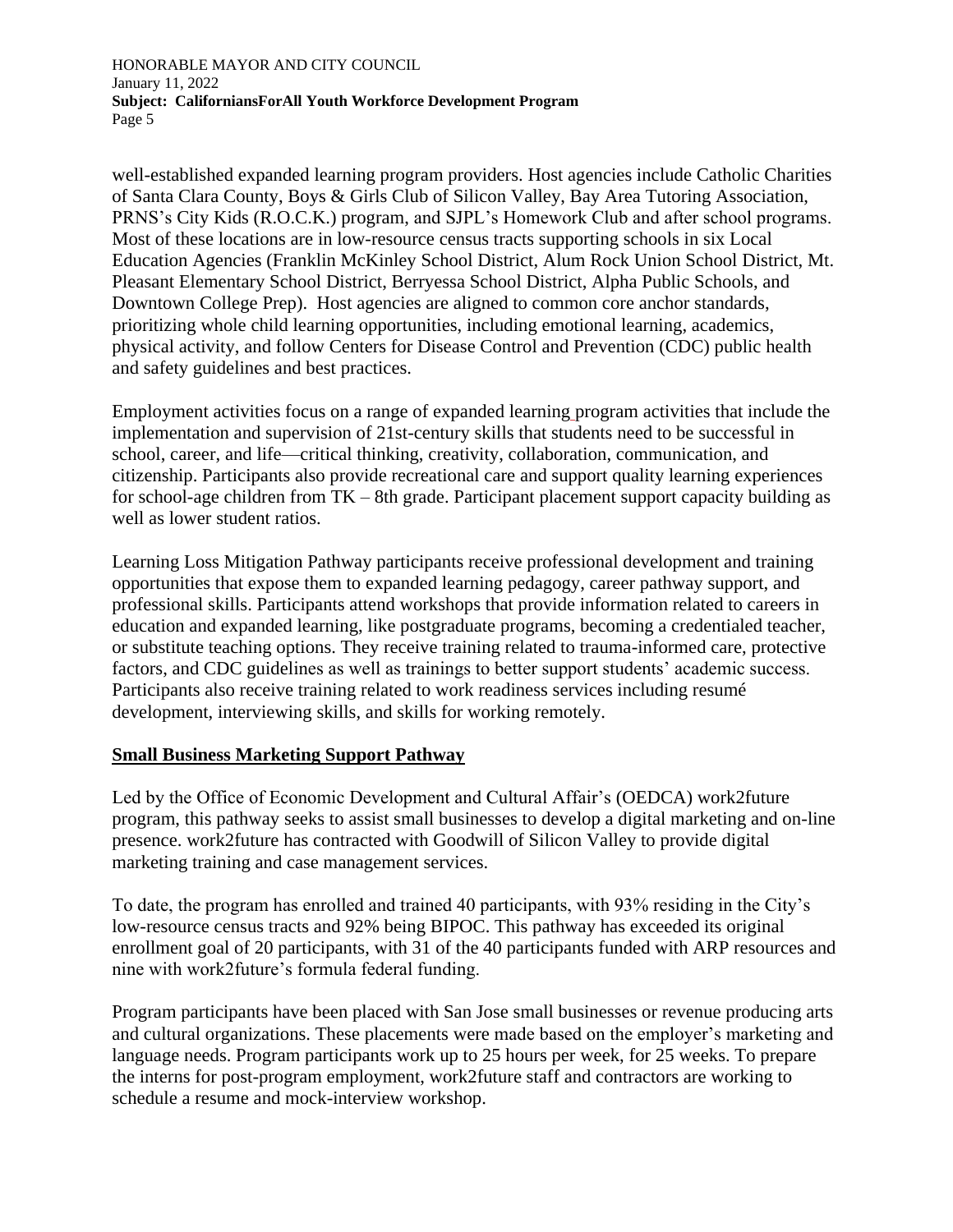# **ANALYSIS**

As part of State of California's 2021 budget, California Volunteers received \$150 million to support a youth jobs program in California's 13 largest cities. Funds were allocated to each city depending on its specific share of the population.

The purpose of the CaliforniansForAll Youth Workforce Program is to strengthen city capacity to address key areas of climate, food insecurity, learning loss, and local COVID-19 recovery while increasing youth employment and providing training and hands-on experience towards a career.

The City was allocated \$13,976,741 from this Program which will allow the Resilience Corps Program to continue over a two-year period as well as expand and enhance current training and employment opportunities for underserved young adults

The City intends to focus on climate change and learning loss mitigation.

## **A. Climate Change**

This pathway focuses on undertaking environmental projects in parks, trails and watersheds to improve the community's climate resilience and expanding upon the Environmental pathway. In addition to the efforts described above, this pathway may also feature program participants assisting with water conservation efforts, including education and outreach to residents and businesses about rebates and other programs to incentivize reduction in water usage, and clean-up activities in watersheds, waterways, and other illegal dumping or litter hot spots.

The lead sub-grantee partner would be the San Jose Conservation Corps (SJCC) which has over 40 years of experience in providing the services and directing the work. PRNS would serve as the City lead. As with the Resilience Corps Program, SJCC will partner with various community organizations to host program participants and support the cleanup of watersheds and surrounding areas, trails and parks. Examples of partner agencies may include Keep Coyote Creek Beautiful, Trash Punx, Our City Forest, Veggielution, Goodwill of Silicon Valley, San Jose Downtown Association, and Guadalupe River Park Conservancy, which may also serve as subgrantee partners. The model may include internship placements of participants into City departments and programs to give participants exposure to City employment and relevant experience for future job pursuits and help build a pipeline for important and hard-to-fill City jobs like Park Rangers.

The estimated launch date would be April 2022 with an initial cohort of approximately 50 participants and the program eventually serving 153 participants by 2023. As currently envisioned, the 153 participants will be new enrollments. The Program will all be funded using the money received from the grant from the California Volunteers State Agency.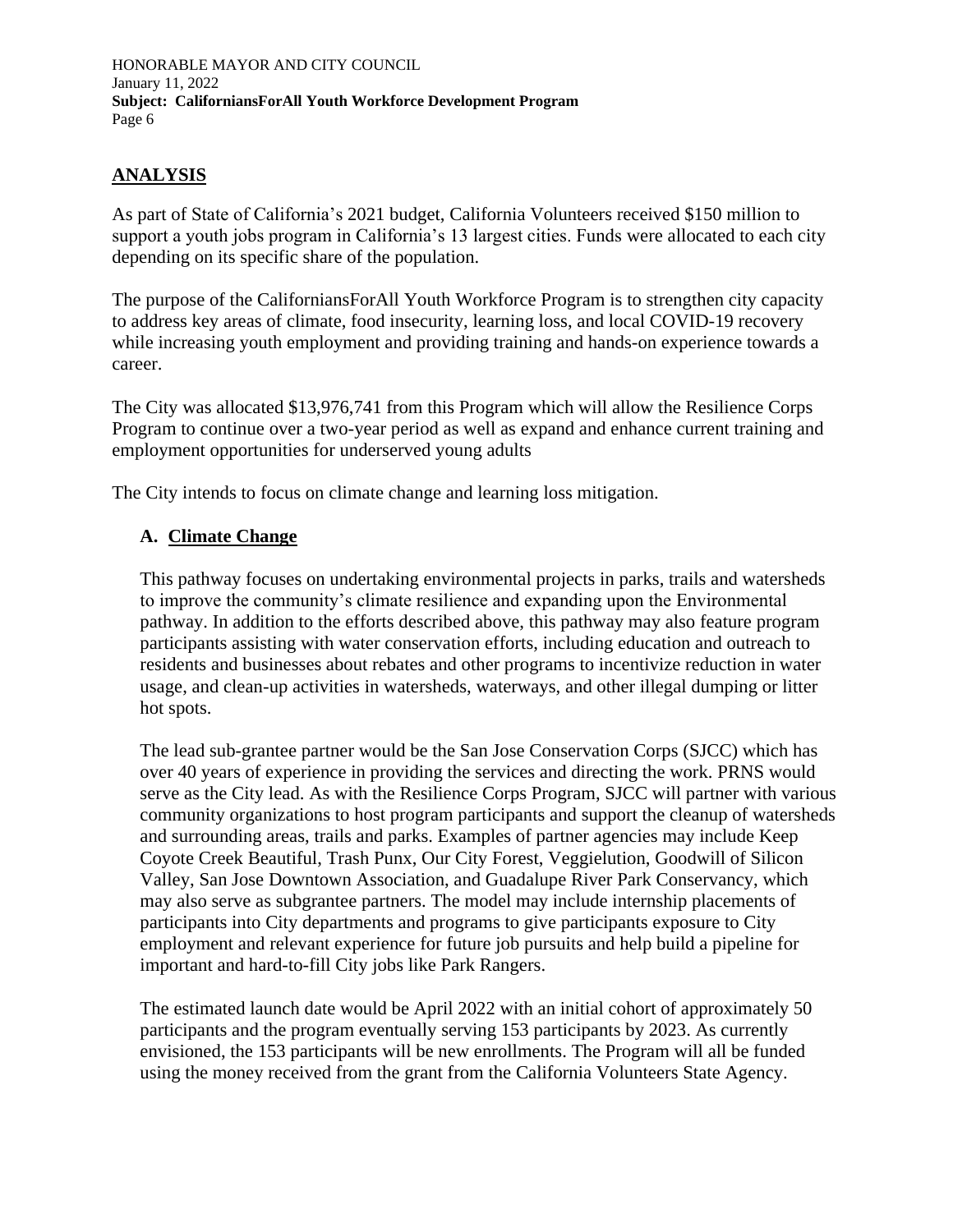## **B. Learning Loss Mitigation**

This Learning Loss Mitigation Pathway focuses on accelerating K-12 learning recovery from the COVID-19 pandemic. Resilience Corps participants will continue to be placed with wellestablished expanded learning program providers, with most of these locations focused on low-resource census tracts or high COVID impacted neighborhoods. Host agency partners will continue to prioritize alignment with common core anchor standards, whole child learning opportunities including emotional learning, academics, and physical activity which follow CDC public health and safety guidelines and best practices.

SJPL will continue to serve as the City lead for this Pathway and SJPLF would be the subgrantee partner. The program will continue to partner with various expanded learning providers, hosting program participants. Participants will continue to support student learning in expanded learning settings prioritizing academic support and whole-child learning. Examples of partner host agencies may include organizations like Boys & Girls Club of Silicon Valley, Catholic Charities of Santa Clara County, Think Together, City departments, and Local Education Agencies.

The proposed start date is June 2022 to coincide with the launch of a summer-based educational support program. An anticipated 125 participants would be enrolled at this time. Composition of the number of participants, new and existing, are to be determined but funding will be solely from the CaliforniansForAll Youth Workforce Development Program grant. Upon completion of the program, participants will receive support in securing employment opportunities.

The recruitment process will involve leveraging the City's extensive outreach strategies and partnerships utilized during the launch of the initial phase of the Resilience Corps program. This included a comprehensive outreach effort targeted to residents in the City's low-resource census tracts. These outreach components will feature a multi-lingual approach that includes social media, outreach through City Council offices, nonprofits, universities and community colleges, and community-based partners, as well as extensive in-person outreach at various neighborhoods, community centers, libraries and parks located in low-resource census tracts.

The funding allocation for the grant is as follows: PRNS - \$10,200,000 to support the Climate Change Pathway, SJPL - \$3,624,795 to support the Learning Loss Mitigation Pathway, and OEDCA - \$151,946 to support overall design, outreach, and implementation of the program. In implementing this initiative, additional staff will be utilized to help administer the programmatic and fiscal activities of the program. All funds must be expended by the end of June 2024.

## **Participant Eligibility and Other Key Program Elements –**

Participant eligibility criteria imposed by the State include the following:

- Ages 16-30 years old
- Individuals who have not participated in the #CaliforniansForAll College Program or AmeriCorps; may have difficulty finding employment; are low-income; are unemployed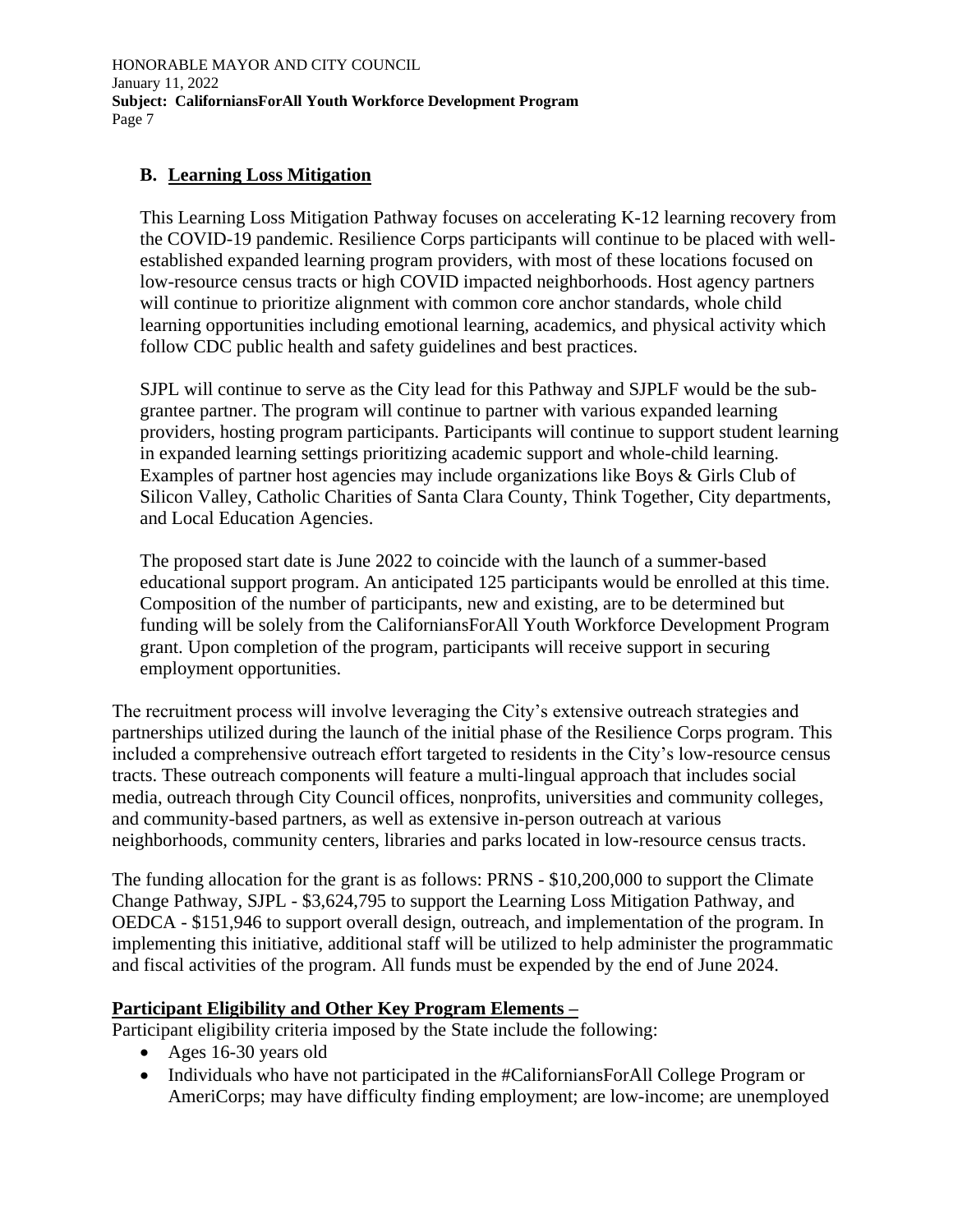> and/or out of school; are or were justice-involved; are transitioning from foster care; or are engaged with the mental health or substance abuse system

The City has also proposed to include individuals from low-resource census tracts and firstgeneration college students as additional eligibility criteria.

As required by the State, no less than 75% of the total applicants should meet at least two of the criteria described previously.

Per the State guidelines, participants cannot be placed with for-profit entities and as such the small business pathway mentioned above is not eligible under this program.

The program will allow participants to earn no lower than 80% of the City's living wage currently, \$25.31 without benefits and \$24.07 with benefits. The living wage is adjusted each year in July and the same minimum 80% floor would continue to apply in subsequent years.

The program will also provide services across the pathways that include supervision and case management of program participants, transportation assistance, clothing, tool belts, retention incentives, and contractor provided materials, supplies and other program operating costs to provide the critical resources to allow participants to readily access and reap the full benefits of the training and work experience opportunities available. All supportive services would be customized to the needs of the specific participant as assessed by the assigned case manager. Furthermore, a variety of job readiness, professional development and other trainings will be provided to the youth.

Indirect administrative costs incurred by the city and/or subgrantees should not exceed 10% of the grant amount. Expenditures on wrap-around services for participants can be allocated for up to 40% of the grant amount. This can include services like transportation stipends/awards, job readiness training, and case management, or other services likely to help participants succeed in the program and/or gain employment after completion of program. Lastly, a minimum of 50% is required to be allotted to participant salaries and benefits.

## **CONCLUSION**

With the \$13,976,741 funding from the California Volunteers State Agency, the City will be able to expand upon the successful initial phases of the Resilience Corps Program and continue to support community and economic recovery through December 2023.

## **EVALUATION AND FOLLOW-UP**

No additional follow-up actions with the City Council are expected at this time. Staff will continue to communicate informational updates about the program.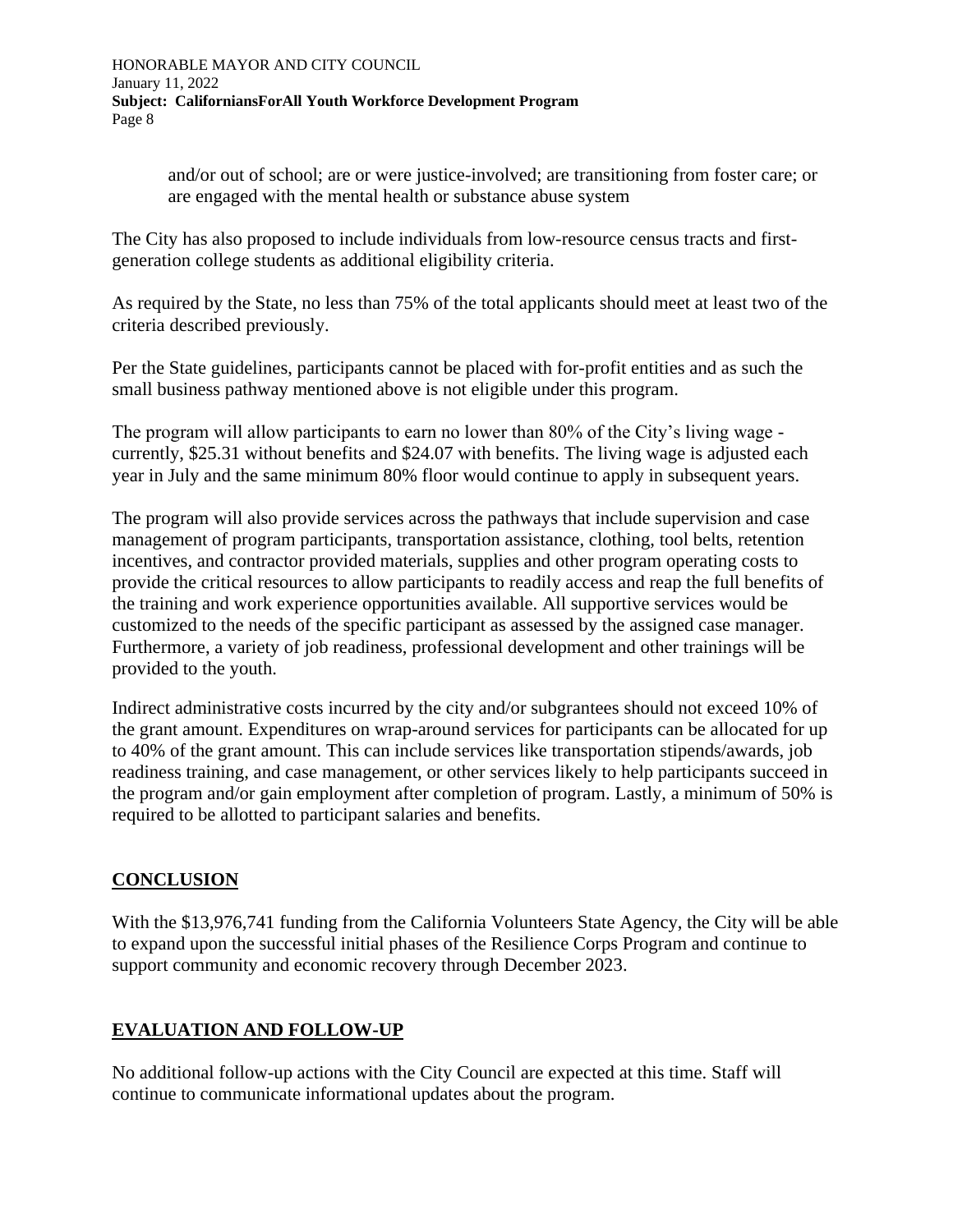## **CLIMATE SMART SAN JOSÉ**

The recommendations in this memo aligns with one or more Climate Smart San José energy, water, or mobility goals.

#### **PUBLIC OUTREACH/INTEREST**

This memorandum will be posted on the City's Council Agenda Website for the January 25, 2022, City Council Meeting.

#### **COORDINATION**

This memorandum has been coordinated with the City Attorney's Office and the Planning, Building and Code Enforcement Department.

# **FISCAL/POLICY ALIGNMENT**

This action supports Initiative 7 of the City's Economic Development Strategy, "Prepare Residents to Participate in the Economy through Training, Education, and Career Support."

## **COMMISSION RECOMMENDATION/INPUT**

No commission recommendation or input is associated with this action.

## **COST SUMMARY/IMPLICATIONS**

The funds received from California Volunteers State Agency will be used to support the expansion and continuation of the Resilience Corps Program. The funding allocation for the \$13,976,741 grant is as follows: PRNS - \$10,200,000 to support the Climate Change Pathway, SJPL - \$3,624,795 to support the Learning Loss Mitigation Pathway, and OEDCA - \$151,946 to support overall design, outreach, and implementation of the program. In implementing this initiative, additional staff will be utilized to help administer the programmatic and fiscal activities of the program. All funds must be expended by the end of June 2024.

The 2021-2022 Modified Budget currently includes \$17,750,000 for the various Resilience Corp Program pathways leveraging American Rescue Plan funds. Acceptance of the grant would provide the City a total of \$13,976,741 over three fiscal years for the City's Resilience Corp Youth Workforce Program. The continuation and expansion of the current Resilience Corps Program as described in the Analysis section will be funded solely from this grant and no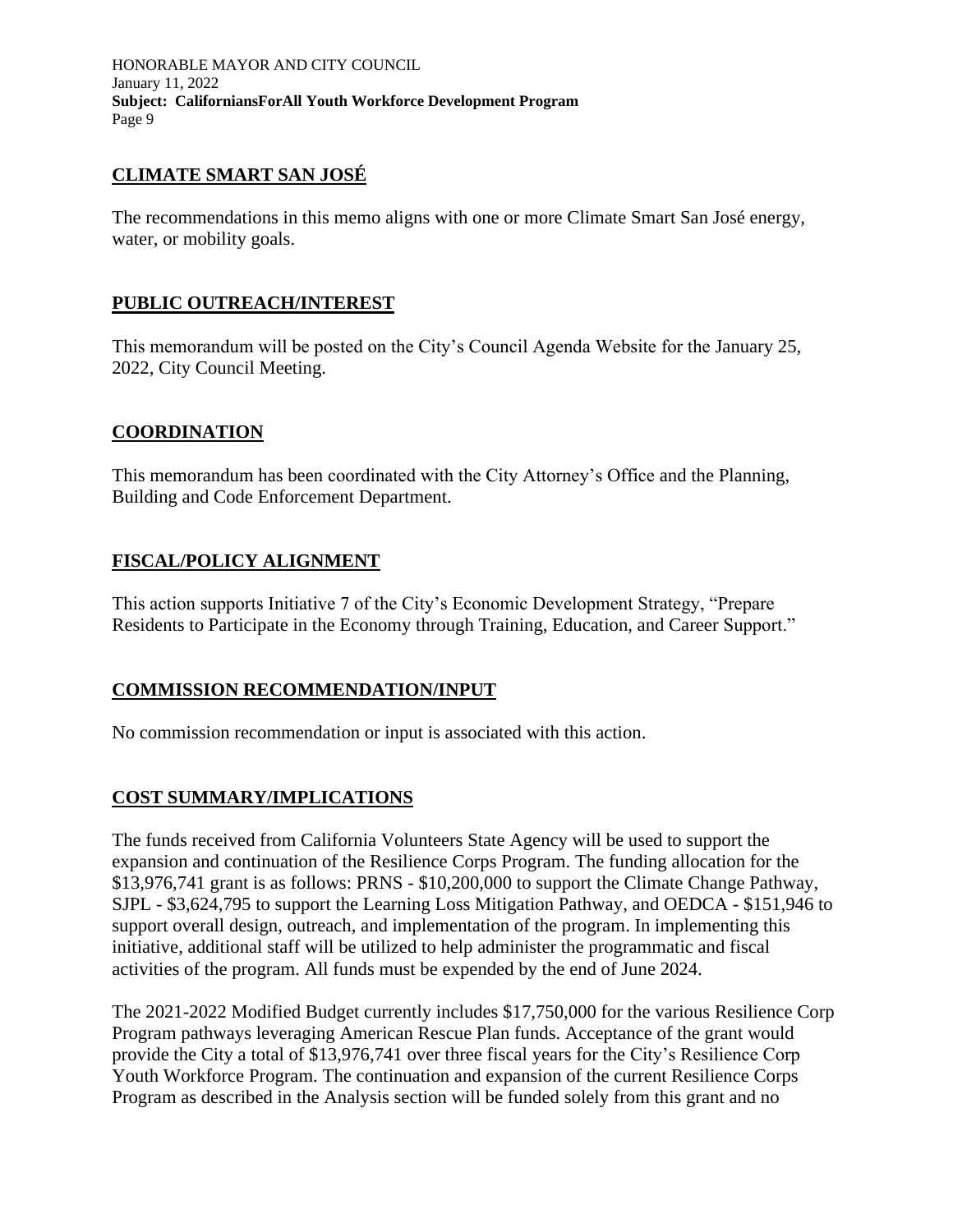American Rescue Plan funds are expected to be needed in 2022-2023. As grant funds are expected to be fully spent by December 2023, the potential extension of this program into future years will need to be assessed as part of the 2023-2024 budget development process. At this time, only \$1,911,903 will be recognized and allocated in the current fiscal year. The remaining \$12,064,838 will be recognized and allocated as part of future budget development processes. The California Volunteers State Agency will provide the funding on a reimbursement basis. Remaining funds will be carried over into subsequent years until project completion by December 2023.

# **BUDGET REFERENCE**

The table below identifies the fund and appropriation adjustments as recommendation as part of this memorandum.

|      |                  |                                                                                                           |              |                      | 2021-2022<br>Adopted |                      |
|------|------------------|-----------------------------------------------------------------------------------------------------------|--------------|----------------------|----------------------|----------------------|
|      |                  |                                                                                                           |              |                      | Operating            | Last Budget          |
| Fund | Appn             |                                                                                                           | Total        | Recommended          | <b>Budget</b>        | Action (Date,        |
| #    | #                | Appn. Name                                                                                                | Appn         | <b>Budget Action</b> | Page                 | Ord. No.)            |
| 001  | R <sub>100</sub> | Revenue from State of<br>California                                                                       | \$14,447,410 | \$1,911,903          | Page 284             | 10/19/202,1<br>80261 |
| 001  | <b>NEW</b>       | CaliforniansForAll<br>Youth Workforce<br>Program - Climate<br>Change Pathway                              | N/A          | \$1,466,316          | N/A                  | N/A                  |
| 001  | <b>NEW</b>       | <b>CaliforniansForAll</b><br>Youth Workforce<br>$Program - Learning$<br><b>Loss Mitigation</b><br>Pathway | N/A          | \$420,263            | N/A                  | N/A                  |
| 001  | <b>NEW</b>       | CaliforniansForAll<br>Youth Workforce<br>$Program -$<br>Administration                                    | N/A          | \$25,324             | N/A                  | N/A                  |